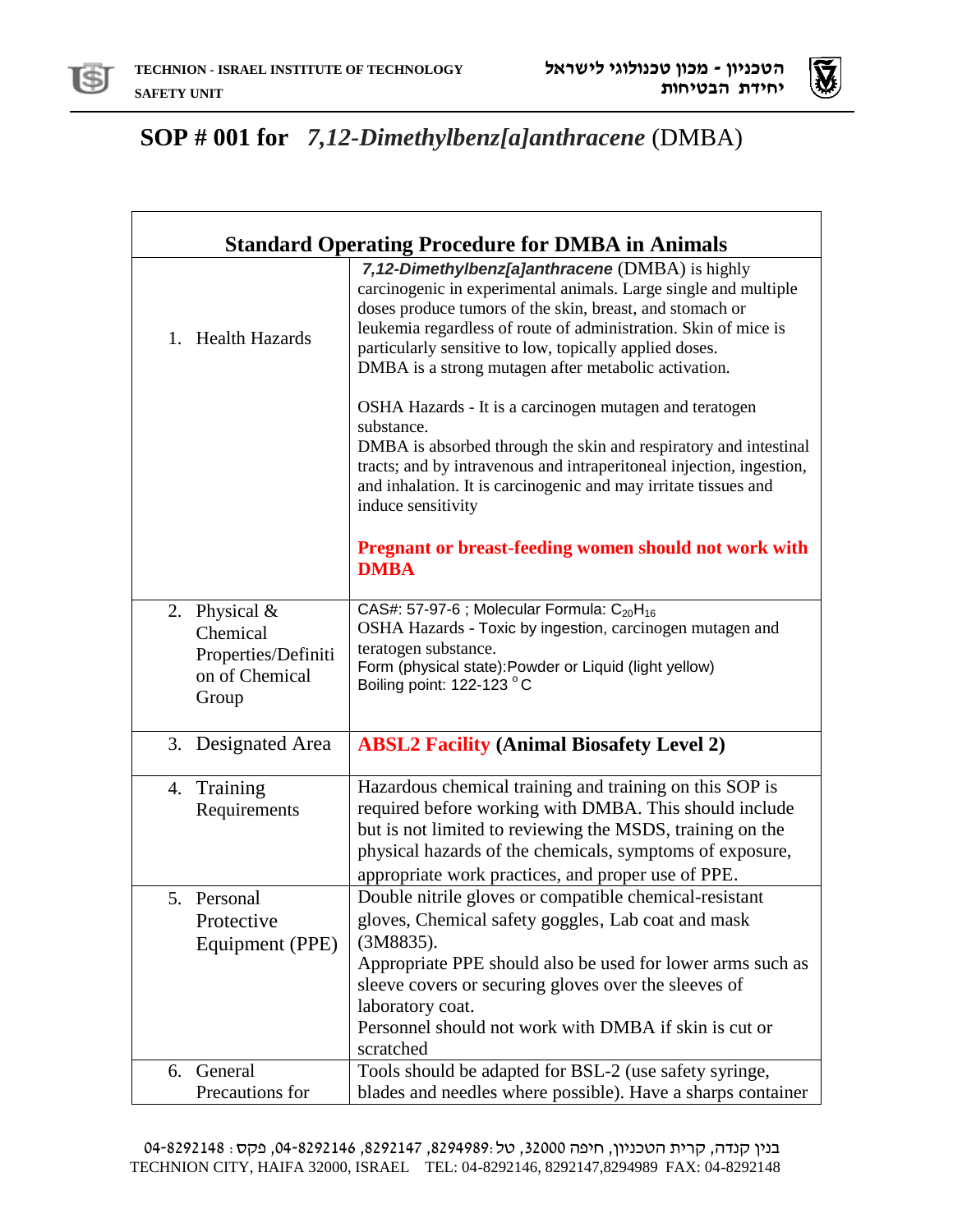



| Animal Use                    | in close vicinity.<br>Animals should be restrained or anesthetized during                                     |
|-------------------------------|---------------------------------------------------------------------------------------------------------------|
|                               | injection.                                                                                                    |
|                               | DMBA may be excreted by the animals within the first 72                                                       |
|                               | hours post injection therefore only the lab staff must change                                                 |
|                               | the bedding at least 3 days after administration.                                                             |
|                               |                                                                                                               |
| 7. Environmental              | The preparation of DMBA including reconstitution,<br>A.                                                       |
| /Ventilation                  | weighing, and diluting should be performed in a fume                                                          |
| Controls                      | hood or class II Type B biological safety cabinet (total                                                      |
|                               | exhaust cabinet). Work should be done over absorbent                                                          |
|                               | pads.                                                                                                         |
|                               | Work with animals should be conducted in <b>ABSL-2</b><br>В.                                                  |
|                               | facility, over absorbent pads in a class II type A1 or A2                                                     |
|                               | biological cabinet                                                                                            |
| <b>Special Handling</b><br>8. | DMBA should be handled in containment and done over<br>A.                                                     |
| Procedures &                  | absorbent pads. Utilize safe sharps procedures (i.e.                                                          |
| Storage                       | sharps container in the immediate vicinity, Leurlock                                                          |
| Requirements                  | syringes are recommended).                                                                                    |
|                               | The fume hood or other approved containment must be<br>Β.                                                     |
|                               | cleaned and decontaminated upon completion of tasks.                                                          |
|                               | When transporting DMBA, the vials should be placed in<br>C.                                                   |
|                               | secondary, sealed, plastic, labeled, non-breakable                                                            |
|                               | containers.                                                                                                   |
|                               | All equipment must be decontaminated prior to removal<br>D.                                                   |
|                               | from the room housing the infected animals.                                                                   |
| 9. Precautions for            | Animals should be restrained or anesthetized during<br>A.                                                     |
| Animal Use                    | injection/topic application.                                                                                  |
|                               | NO recapping needles.<br>B.                                                                                   |
|                               | Have a sharps container in close vicinity.<br>C.                                                              |
|                               | Once DMBA is injected, animals, animal waste and<br>D.                                                        |
|                               | cages are considered hazardous for a minimum of 3                                                             |
|                               | days.                                                                                                         |
|                               | Е.<br>Hands must be washed upon exiting animal room                                                           |
| E. Animal Handling            | A.<br>Animals must be housed in filter top cages marked as                                                    |
| Practices                     | biohazards (including the name of the                                                                         |
|                               | pathogen/biohazard), in negative pressurized IVC.                                                             |
|                               | Handling the cages (including bedding) will be done<br>Β.                                                     |
|                               | only by the researchers at least for 3 days.                                                                  |
|                               | Use a class II Biological Safety Cabinet at all times<br>C.                                                   |
|                               | (especially during injection or any surgical procedure),<br>when performing work on these animals and/or when |
|                               | moving animals from dirty to clean cages.                                                                     |
|                               | Injection/topical application with DMBA:<br>D.                                                                |
|                               | Topical application of animals or IP injection with<br>1.                                                     |
|                               |                                                                                                               |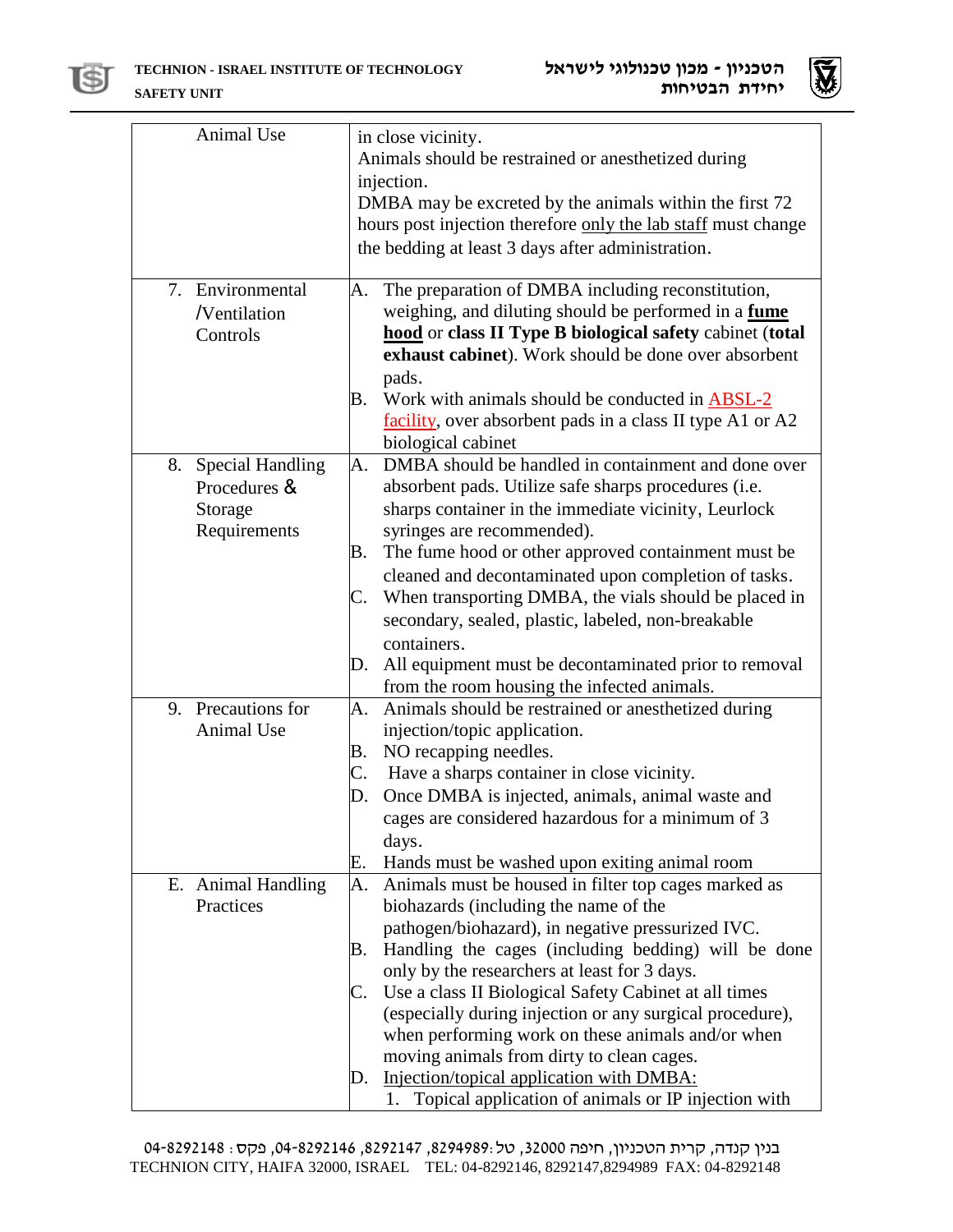



| DMBA will be conducted within Class II Type B<br>Biosafety cabinet or certified <b>Chemical fume hood</b><br>or other Local exhaust ventilation (e.g. "snorkel or<br><i>elephant</i> "(trunks) <i>hood</i> connected to building |
|----------------------------------------------------------------------------------------------------------------------------------------------------------------------------------------------------------------------------------|
| exhaust system).<br>2. All needles will be disposed of in sharps container -                                                                                                                                                     |
| do not recap or bend needles.                                                                                                                                                                                                    |
| 3. Infected animals considered hazardous for a<br>minimum of 3 days after each administration of<br>DMBA.                                                                                                                        |
| 4. Take precautions to avoid the creation of aerosols<br>when changing or washing cages, or cleaning the<br>room.                                                                                                                |
| A respirator is recommended for personnel that are<br>immunocompromised or pregnant and for healthy<br>personnel if work is done outside the ventilated<br>cabinet.                                                              |
| 5. Care should be taken to avoid exposure to bedding<br>dust when handling exposed animals and their waste<br>materials during this time.                                                                                        |
| 6. Dead animals must be placed in primary plastic<br>bags, which are then placed in biosafety bags for<br>infectious waste incineration.                                                                                         |
| 7. All surfaces and racks that may be contaminated will<br>be decontaminated with detergent solution followed<br>by water ASAP.                                                                                                  |
| 8. The first cage change after each drug administration<br>is to be done no sooner than 72 hours after the<br>administration. The bedding is considered<br>contaminated and requires special handling                            |
| When changing cages use the following technique:                                                                                                                                                                                 |
| Transfer the animals to clean cages                                                                                                                                                                                              |
| Insert the used cages in a plastic bag.                                                                                                                                                                                          |
| Twist the ends of full bags, and seal with tape. Label                                                                                                                                                                           |
| with wide tape or other type of label marked<br>"Toxin-DMBA".                                                                                                                                                                    |
| Transport the bags of cages to a HEPA filtered<br>dumping station that draws air away from the user (it<br>is recommended to use a mask or fume hood).                                                                           |
| If local ventilation controls are not available for<br>opening cages or dumping bedding, a 3M8835<br>respirator and safety googles must be worn.                                                                                 |
| All contaminated bedding will be labeled as                                                                                                                                                                                      |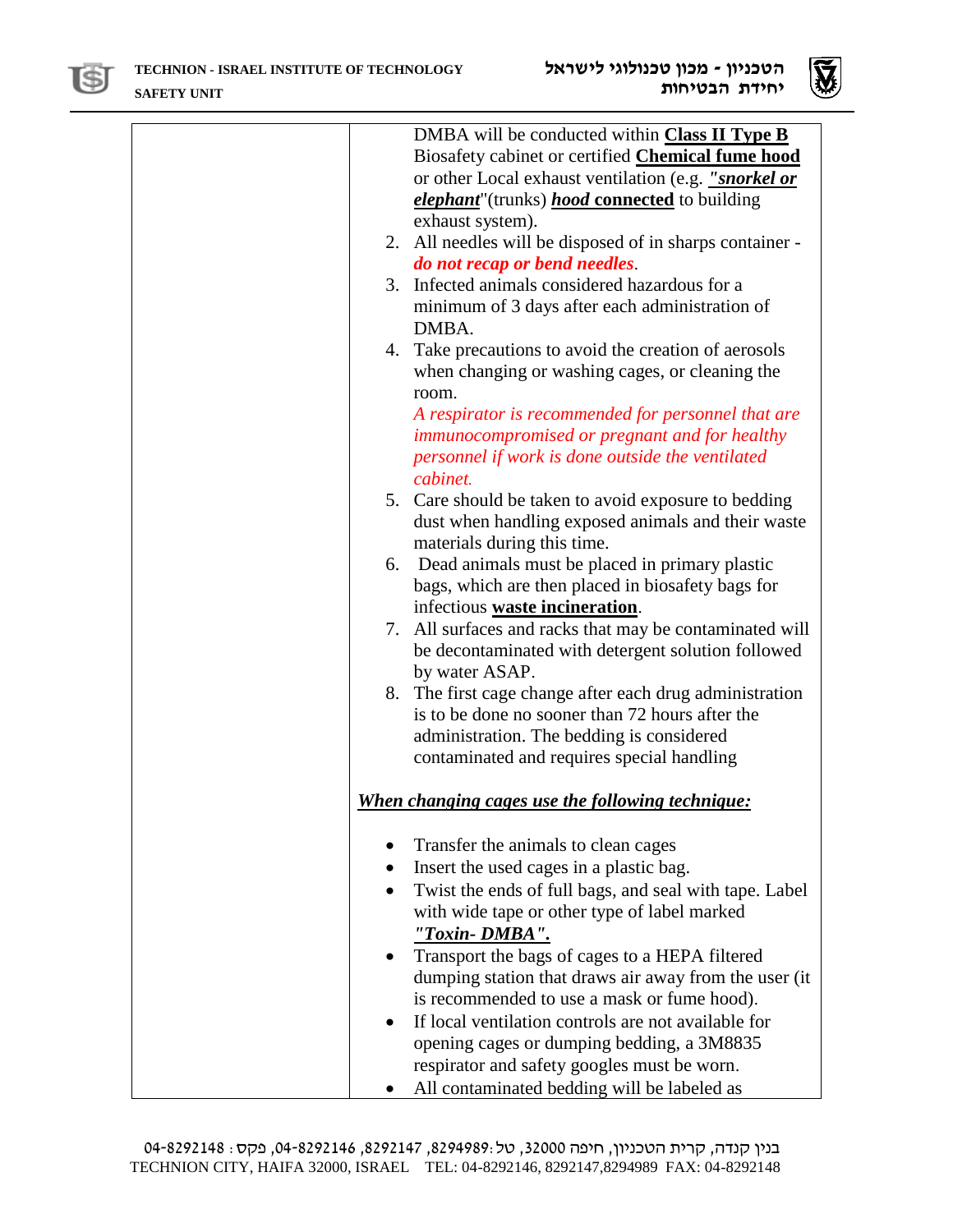



|                                     | hazardous materials and handled accordingly:<br>incinerated or placed in chemical waste bags for<br>disposal.<br>After this first cage change there is no need for<br>$\bullet$<br>further special precautions to be taken regarding the<br>animals or the cages as long as the animals have not<br>received any more DMBA.<br>The cages should then be put in plastic bags (marked<br>"Toxin-DMBA") and sealed for transport to the<br>washroom.<br>In the washroom, cages should be unloaded from the<br>bags with the appropriate PPE as mentioned above<br>and run through the cage wash in the conventional<br>manner. Note-cage wash personnel that meet the<br>criteria for extra precautions above (pregnant exc.)<br>should take extra precautions (additional PPE) when<br>handling cages that may have DMBA contamination.                                                                                                                                                                                                                                                                                                                                                                                                                                                                                                                       |
|-------------------------------------|-------------------------------------------------------------------------------------------------------------------------------------------------------------------------------------------------------------------------------------------------------------------------------------------------------------------------------------------------------------------------------------------------------------------------------------------------------------------------------------------------------------------------------------------------------------------------------------------------------------------------------------------------------------------------------------------------------------------------------------------------------------------------------------------------------------------------------------------------------------------------------------------------------------------------------------------------------------------------------------------------------------------------------------------------------------------------------------------------------------------------------------------------------------------------------------------------------------------------------------------------------------------------------------------------------------------------------------------------------------|
| F. Spill and Accident<br>Procedures | 1. Spills must be cleaned immediately by properly<br>protected trained personnel.<br>2. Minor Liquid Spills: should be cleaned immediately<br>by personnel wearing a gown, goggles and two pairs<br>of gloves (nitrile). Use absorbent pads to wipe liquid.<br>The spill area should then be cleaned thoroughly<br>with a detergent solution followed by clean water.<br>Place waste in plastic bag and then in the chemical<br>waste container.<br>3. Powder/Major Spills: should be cleaned<br>immediately by personnel wearing a gown, goggles,<br>and two pairs of gloves (nitrile). For powder or<br>major liquid spills outside of a fume hood or<br>approved containment, personnel should be<br>instructed to leave the laboratory and entrance<br>should be restricted for at least 30 min. In addition to<br>the above specified PPE, a respirator and safety<br>googles, should also be worn. Contain or absorb spill<br>with vermiculite. Collect and place waste in plastic<br>bag and then in the chemical waste container. The<br>spill area should then be cleaned thoroughly with a<br>detergent solution followed by clean water-prevent<br>runoff into drains. Place waste in a plastic bag and<br>then in the chemical waste container.<br>Prevent, by all means available, spillage from<br>entering drains.<br><i>Exposure:</i><br>4. |